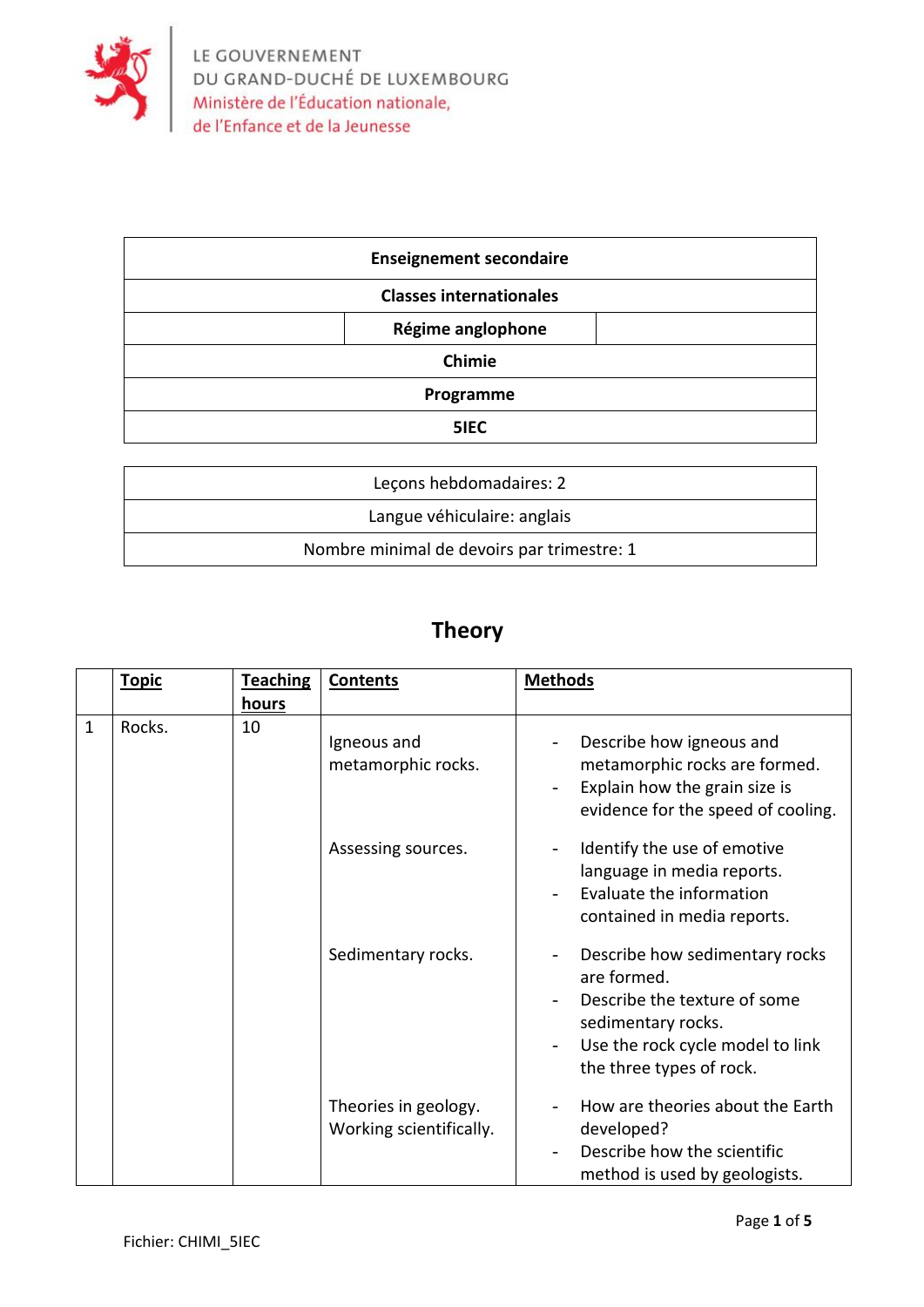

LE GOUVERNEMENT<br>DU GRAND-DUCHÉ DE LUXEMBOURG Ministère de l'Éducation nationale, de l'Enfance et de la Jeunesse

|                |                     |    | Materials in the Earth.                      | Use a hypothesis to make<br>predictions.<br>Explain how evidence disproves a<br>certain theory.<br>Describe how metals are obtained<br>from the Earth.<br>Describe some advantages of<br>recycling metals. |
|----------------|---------------------|----|----------------------------------------------|------------------------------------------------------------------------------------------------------------------------------------------------------------------------------------------------------------|
| $\overline{2}$ | Future<br>materials | 10 | Ceramics and polymers                        | Give some examples of ceramics<br>$\overline{\phantom{a}}$<br>and their uses<br>Properties of ceramics depend on<br>their structure                                                                        |
|                |                     |    | Polymers                                     | Give some examples and uses of<br>polymers<br>Properties of polymers<br>How are polymers made?                                                                                                             |
|                |                     |    | Working scientifically                       | Process of peer review<br>Read some articles of a scientific<br>journal and explore them                                                                                                                   |
|                |                     |    | Active and passive in<br>scientific language | Make examples with active and<br>passive voice                                                                                                                                                             |
|                |                     |    | Composite materials                          | Explain composite materials<br>Uses of composite materials<br>Thermal decomposition,<br>exothermic and endothermic<br>reactions                                                                            |
|                |                     |    | Environmental<br>problems with<br>materials  | What is meant by<br>biodegradability?<br>Greenhouse effect<br>Toxic substances in the<br>environment                                                                                                       |
|                |                     |    |                                              | Compare and identify texts with<br>biased language                                                                                                                                                         |
|                |                     |    | <b>Biased language</b>                       | Advantages and difficulties of<br>recycling                                                                                                                                                                |
|                |                     |    | Recycling                                    | Describe the recycling of some<br>materials                                                                                                                                                                |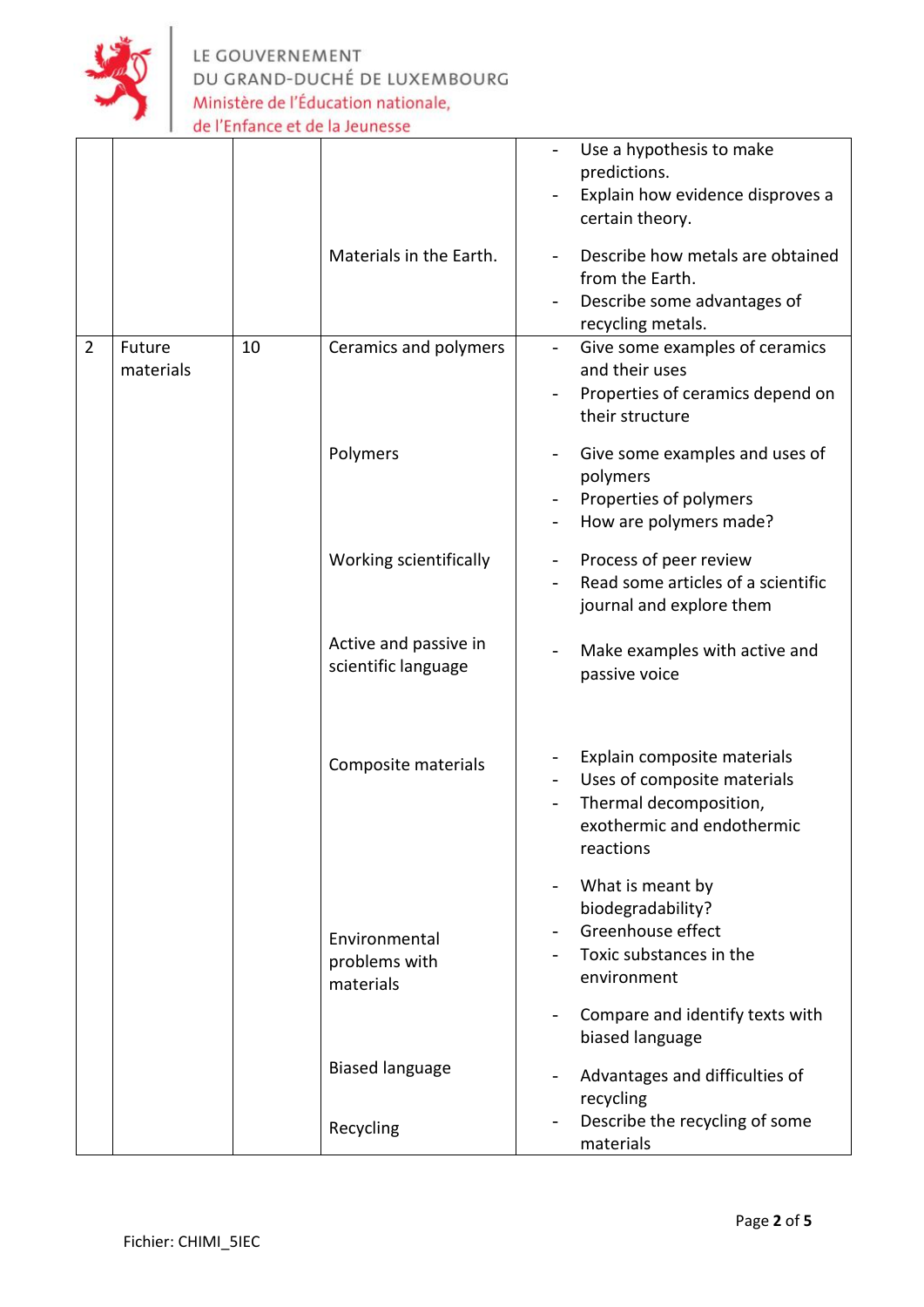

LE GOUVERNEMENT<br>DU GRAND-DUCHÉ DE LUXEMBOURG Ministère de l'Éducation nationale, de l'Enfance et de la Jeunesse

| $\overline{3}$ | Reactivity                                        | 10 | Types of explosions      | State the difference between<br>explosion and implosion<br>Pressure of a gas                                                                                                                                                                                           |
|----------------|---------------------------------------------------|----|--------------------------|------------------------------------------------------------------------------------------------------------------------------------------------------------------------------------------------------------------------------------------------------------------------|
|                |                                                   |    | Reactivity               | Reactions of metals with water,<br>dilute acids and air<br>Reactivity series of metals<br>Rusting                                                                                                                                                                      |
|                |                                                   |    | Energy changes           | Test for oxygen<br>Speed change in combustions<br>Exothermic and endothermic<br>reaction<br>Supply of energy for some<br>reactions                                                                                                                                     |
|                |                                                   |    | Percentage loss or gain  | Calculation on percentage change                                                                                                                                                                                                                                       |
|                |                                                   |    | Displacement reactions   | What is meant by a displacement<br>reaction?<br>Prediction of displacement<br>reactions                                                                                                                                                                                |
|                |                                                   |    | <b>Extracting metals</b> | Methods used to extract metals,<br>relation to costs<br>Oxidation and reduction reaction,<br>symbol equation could be used<br><b>Alfred Nobel</b>                                                                                                                      |
|                |                                                   |    | States of matter         | Introduction to particles<br>Solids, liquids and gases<br>Pure substances and mixtures<br>Different separation methods                                                                                                                                                 |
| 4              | Project                                           | 5  | Planning a project       | Investigation about a project in<br>chemistry<br>Introduce the safety symbols for<br>the reactants<br>Work with variables (independent,<br>dependant and controlled)<br>Set of the experiment should give<br>accurate, precise, repeatable and<br>reproducible results |
| 5              | Introduction<br>to some<br>chemical<br>principles | 10 | Ionic compounds          | Ionic and metallic bonding<br>$\overline{\phantom{a}}$<br>Attraction between charged ions<br>Electric conductivity in metals and<br>for ionic compounds                                                                                                                |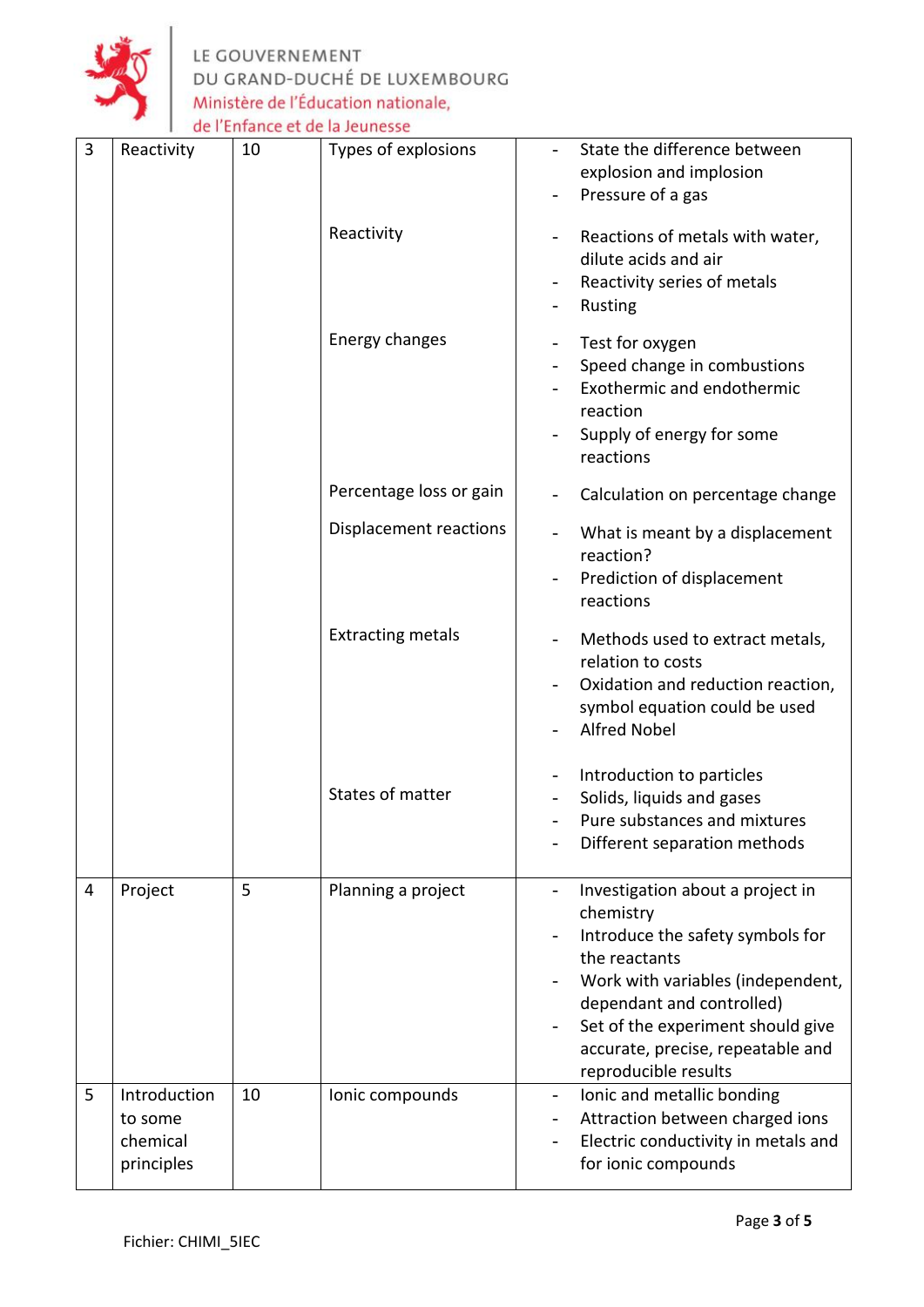

| Energy transfers   | Reaction profiles<br>Chemical reactions and energy<br>transfer                                                                                            |
|--------------------|-----------------------------------------------------------------------------------------------------------------------------------------------------------|
| Rates of reaction  | Explain reaction rate and define<br>mean rate, explore graphs<br>Importance of surface area                                                               |
| Chemical equations | Easy balanced symbol equations<br>Introduce state symbols                                                                                                 |
| Standard units     | Introduce the standard form of<br>writing a number<br>Introduce some standard units<br>Convert numbers to standard<br>form<br>Explain significant numbers |

## **Practical work**

|                | <b>Topic</b>       | <b>Teaching</b> | <b>Contents</b>     | <b>Methods</b>                           |
|----------------|--------------------|-----------------|---------------------|------------------------------------------|
|                |                    | hours           |                     |                                          |
| $\mathbf{1}$   | Safety in the lab. | $\mathbf{1}$    | Hazards             | Recognize some common hazard<br>symbols. |
|                |                    |                 |                     | Explain why hazard symbols are           |
|                |                    |                 |                     | necessary.                               |
|                |                    |                 |                     | Recognize some common acids.             |
|                |                    |                 | Controlling risks.  | Plan and explain safety precautions.     |
|                |                    |                 |                     | Recognize hazards and explain how the    |
|                |                    |                 |                     | risks can be controlled.                 |
| $\overline{2}$ | The Bunsen         | $\mathbf{1}$    | Safety when         | Describe how a Bunsen burner is used.    |
|                | burner             |                 | heating.            | Use Bunsen burner to heat up test-       |
|                |                    |                 |                     | tubes.                                   |
| 3              | Ceramics and       | $\overline{2}$  | Study of ceramics   | Study thermical stability of ceramics    |
|                | polymers           |                 | and polymers        | and polymers.                            |
| 3              | Rock experiments   | $\overline{2}$  | Identify some rocks | Use some rocks that could react with     |
|                |                    |                 | with chemical       | acids, use microscope or binocular.      |
|                |                    |                 | reactions.          |                                          |
| 4              | Redox reactions    | $\overline{2}$  | Use redox reaction  | Use metal oxides to produce metals,      |
|                |                    |                 | to produce some     | explain metals that are easy to get.     |
|                |                    |                 | metals (Cu, Fe)     |                                          |
|                |                    |                 |                     | Use electrolyses to produce metals       |